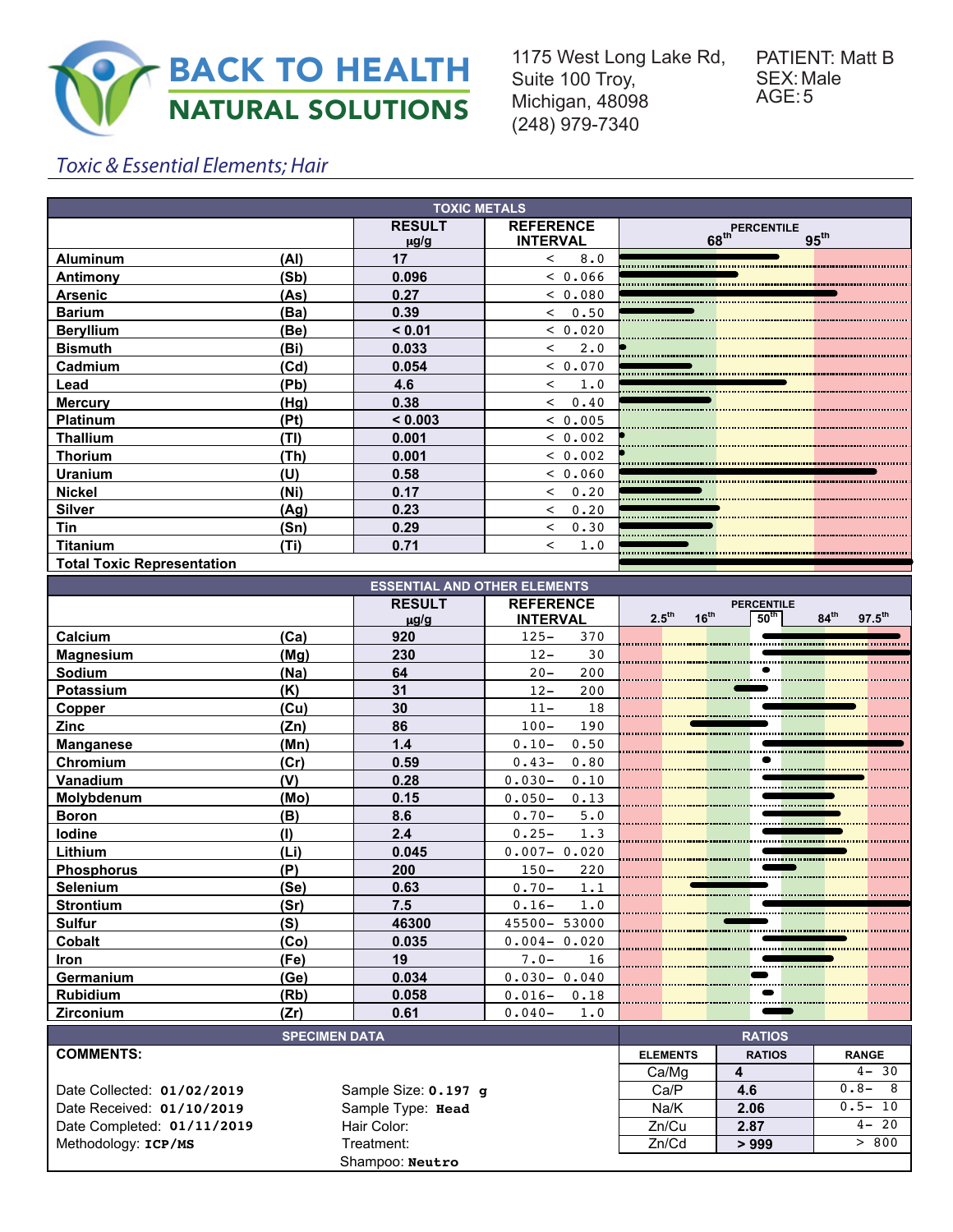# HAIR ELEMENTS REPORT **INTRODUCTION**

Hair is an excretory tissue for essential, nonessential and potentially toxic elements. In general, the amount of an element that is irreversibly incorporated into growing hair is proportional to the level of the element in other body tissues. Therefore, hair elements analysis provides an indirect screening test for physiological excess, deficiency or maldistribution of elements in the body. Clinical research indicates that hair levels of specific elements, particularly potentially toxic elements such as cadmium, mercury, lead and arsenic, are highly correlated with pathological disorders. For such elements, levels in hair may be more indicative of body stores than the levels in blood and urine.

All screening tests have limitations that must be taken into consideration. The correlation between hair element levels and physiological disorders is determined by numerous factors. Individual variability and compensatory mechanisms are major factors that affect the relationship between the distribution of elements in hair and symptoms and pathological conditions. It is also very important to keep in mind that scalp hair is vulnerable to external contamination of elements by exposure to hair treatments and products. Likewise, some hair treatments (e.g. permanent solutions, dyes, and bleach) can strip hair of endogenously acquired elements and result in false low values. Careful consideration of the limitations must be made in the interpretation of results of hair analysis. The data provided should be considered in conjunction with symptomology, diet analysis, occupation and lifestyle, physical examination and the results of other analytical laboratory tests.

Caution: The contents of this report are not intended to be diagnostic and the physician using this information is cautioned against treatment based solely on the results of this screening test. For example, copper supplementation based upon a result of low hair copper is contraindicated in patients afflicted with Wilson's Disease.

# Aluminum High

The Aluminum (Al) level in hair may be an indicator of exposure and assimilation of this element, provided that hair preparations have not added exogenous Al. Al is a nonessential element that can be toxic if excessively assimilated into cells.

Excess Al can inhibit the formation of alpha-keto glutarate and result in toxic levels of ammonia in tissues. Al can bond to phosphorylated bases on DNA and disrupt protein synthesis and catabolism. Al excess should be considered when symptoms of presenile dementia or Alzheimer's disease are observed. Hair Al is commonly elevated in children and adults with low zinc and behavioral/learning disorders such as ADD, ADHD and autism. Individuals with renal problems or on renal dialysis may have elevated Al.

Possible sources of Al include some antacid medications, Al cookware, baking powder, processed cheese, drinking water, and antiperspirant components that may be absorbed. Analyses performed at DDI indicate extremely high levels of Al are in many colloidal mineral products.

Al has neurotoxic effects at high levels, but low levels of accumulation may not elicit immediate symptoms. Early symptoms of Al burden may include: fatigue, headache, and symptoms of phosphate depletion.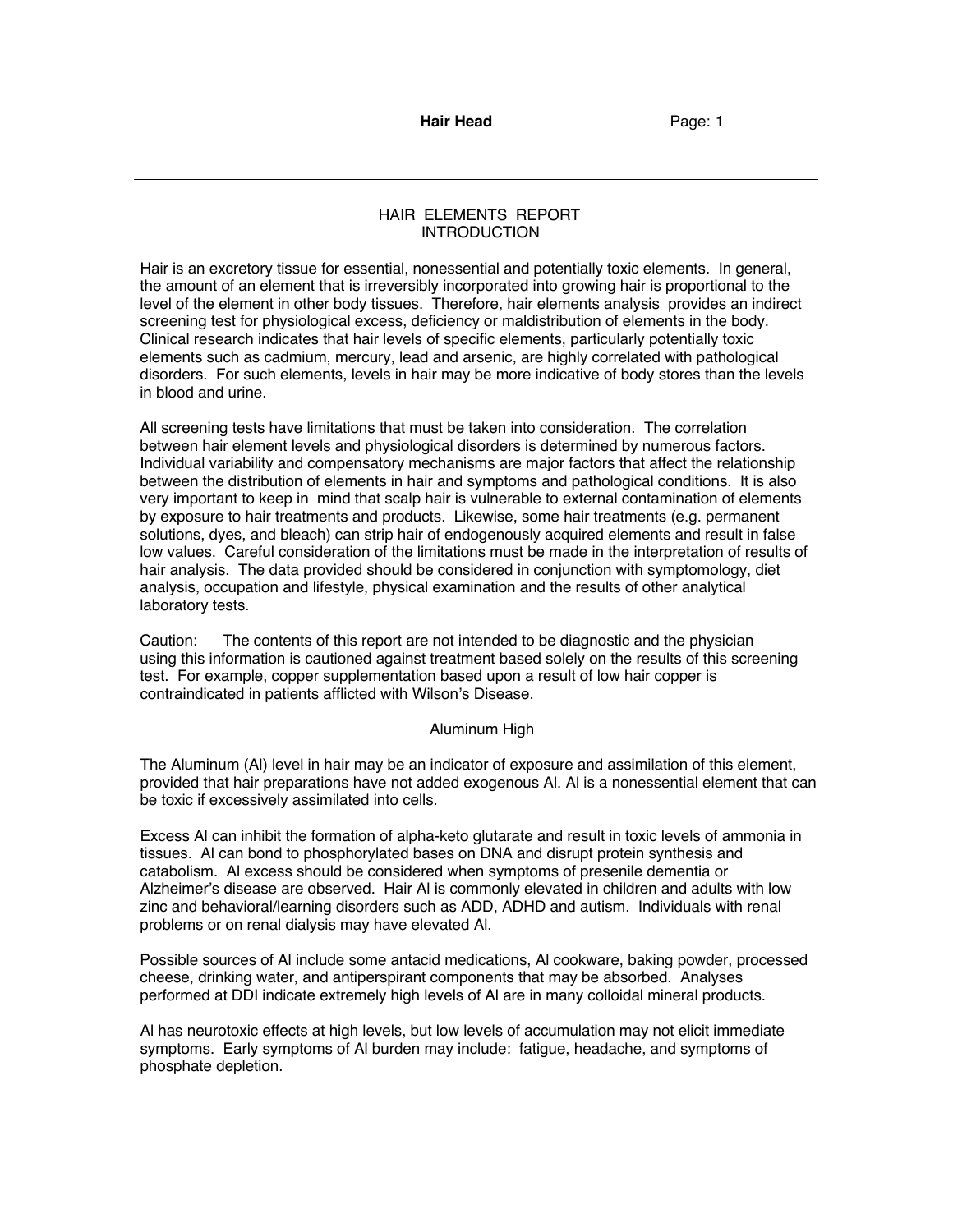A urine elements test can be used to corroborate Al exposure. Al can be effectively complexed and excreted with silicon (J. Environ. Pathol. Toxicol. Oncol., 13(3): 205-7, 1994). A complex of malic acid and Mg has been reported to be quite effective in lowering Al levels (DDI clients).

### Antimony High

Hair is a preferred tissue for analysis of Antimony (Sb) exposure and body burden. Elevated hair Sb levels have been noted as long as a year after exposure.

Sb is a nonessential element that is chemically similar to but less toxic than arsenic. Food and smoking are the usual sources of Sb. Thus cigarette smoke can externally contaminate hair, as well as contribute to uptake via inhalation. Gunpowder (ammunition) often contains Sb. Firearm enthusiasts often have elevated levels of Sb in hair. Other possible sources are textile industry, metal alloys, and some antihelminthic and antiprotozoic drugs. Sb is also used in the manufacture of paints, glass, ceramics, solder, batteries, bearing metals, semiconductors and fire retardant fabrics.

Like arsenic, Sb has a high affinity for sulfhydryl groups on many enzymes. Sb is conjugated with glutathione and excreted in urine and feces. Therefore, excessive exposure to Sb has the potential to deplete intracellular glutathione pools.

Early signs of Sb excess include: fatigue, muscle weakness, myopathy, nausea, low back pain, headache, and metallic taste. Later symptoms include hemolytic anemia, myoglobinuria, hematuria and renal failure. Transdermal absorption can lead to "antimony spots" which resemble chicken pox. Respiratory tissue irritation may result from inhalation of Sb particles or dust.

A confirmatory test for recent or current exposure is the measurement of Sb in the urine or whole blood. Comparison of pre and post provocation (DMPS, DMSA, Ca-EDTA) urine Sb levels provides an estimate of net retention (body burden) of Sb.

#### Arsenic High

In general, hair provides a rough estimate of exposure to Arsenic (As) absorbed from food and water. However, hair can be contaminated externally with As from air, water, dust, shampoos and soap. Inorganic As, and some organic As compounds, can be associated with toxicity. Inorganic As accumulates in hair, nails, skin, thyroid gland, bone and the gastrointestinal tract. Organic As, such as that derived from shellfish, is rapidly excreted in the urine.

As can cause malaise, muscle weakness, vomiting, diarrhea, dermatitis, and skin cancer. Long-term exposure may affect the peripheral nervous, cardiovascular and hematopoietic systems. As is a major biological antagonist to selenium.

Common sources of As are insecticides (calcium and lead arsenate), drinking water, smog, shellfish (arsenobetaine), and industrial exposure, particularly in the manufacture of electronic components (gallium arsenide).

As burden can be confirmed by urine elements analysis. Comparison of urine As levels pre and post provocation (DMPS, DMSA, D-penicillamine) permit differentiation between recent uptake and body stores.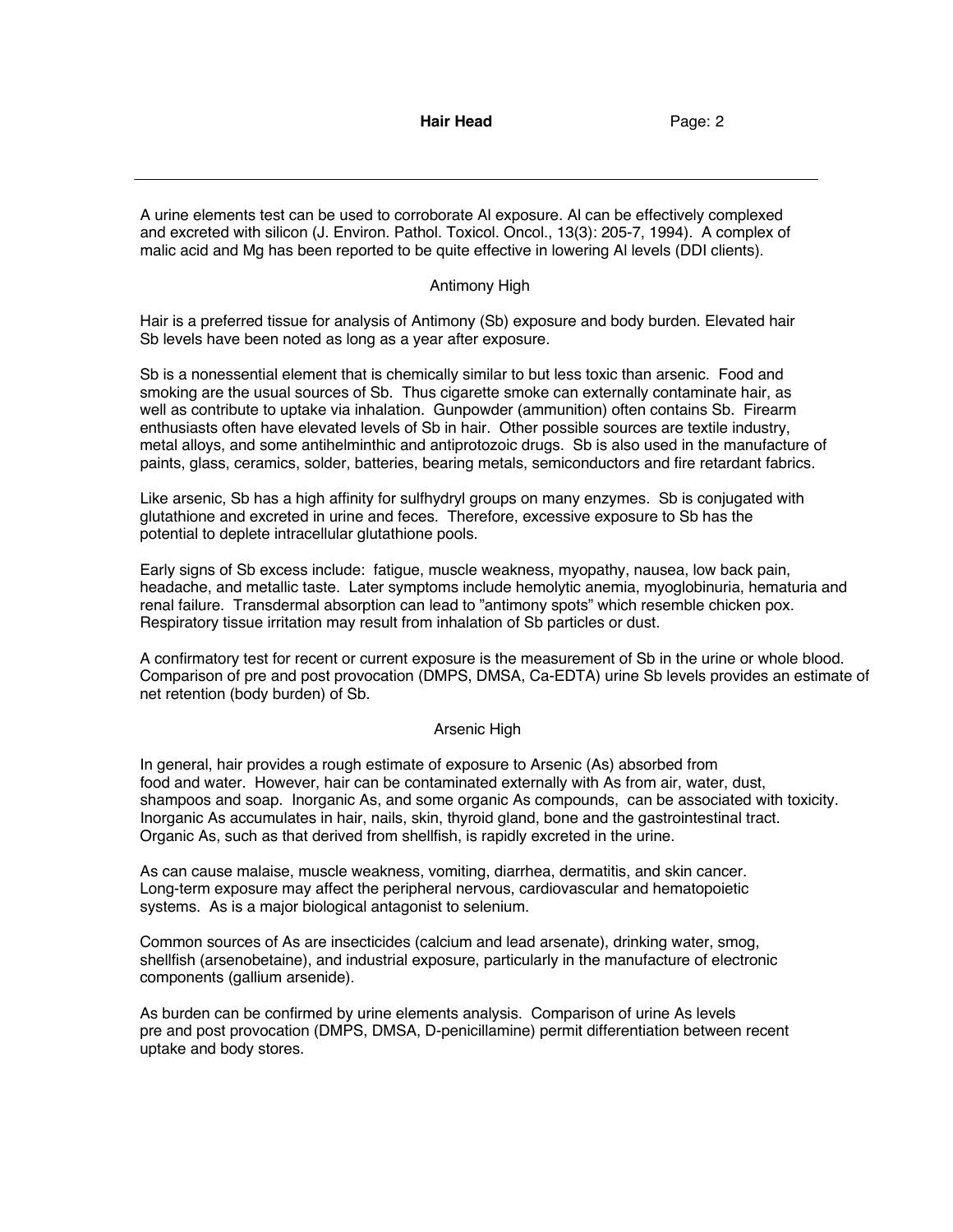# Lead High

This individual's hair Lead (Pb) level is considered to be moderately elevated. Generally, hair is a good indicator of exposure to Pb. However, elevated levels of Pb in head hair can be an artifact of hair darkening agents, or dyes, e.g. lead acetate. Although these agents can cause exogenous contamination some transdermal absorption does occur.

Pb has neurotoxic and nephrotoxic effects in humans as well as interfering with heme biosynthesis. Pb may also affect the body's ability to utilize the essential elements calcium, magnesium, and zinc. At moderate levels of body burden, Pb may have adverse effects on memory, cognitive function, nerve conduction, and metabolism of vitamin D. Children with hair Pb levels greater than 1  $\mu$ g/g have been reported to have a higher incidence of hyperactivity than those with less than  $1 \mu q/q$ . Children with hair Pb levels above 3  $\mu$ g/g have been reported to have more learning problems than those with less than 3 µg/g. Detoxification therapy by means of chelation results in transient increases in hair lead. Eventually, the hair Pb level will normalize after detoxification is complete.

Symptoms associated with excess Pb are somewhat nonspecific, but include: anemia, headaches, fatigue, weight loss, cognitive dysfunction and decreased coordination.

Sources of exposure to Pb include: welding, old leaded paint (chips/dust), drinking water, some fertilizers, industrial pollution, lead-glazed pottery, Ayruvedic herbs and use of firearms. Tests for Pb body burden are: urine elements analysis following provocation with intravenous Ca-EDTA, or oral DMSA. Whole blood analysis for Pb reflects recent or ongoing exposures and does not correlate well with total body burden.

# Uranium High

The levels of Uranium (U) in hair usually reflect levels of U in other tissues. However, hair may be externally contaminated by shampoos or hair products that contain U.

U is a nonessential element that is very abundant in rock, particularly granite, lignite, monazite sands, and phosphate rocks. U is present at widely varying levels in drinking water, root vegetables, and present in high phosphate fertilizers. Other sources of U include: ceramics, some colored glass, many household products and tailings from U mines. Spent U rods have been milled into armor piercing bullets and missile heads.

Uranyl cations bind tenaciously to protein, phosphate, nucleotides, and bone, where it substitutes for Ca. Published data are sparse, but there appears to be a correlation between U exposure, nephrotoxicity and cancer. Kidney and bone are the primary sites of U accumulation.

All isotopes of U are radioactive; 238U is the most abundant and lowest energy emitter. It is important to note that the measured result, which is 238U, does NOT necessarily indicate or imply exposure to highly enriched 235U, which is used in nuclear power and weaponry.

Chronic fatigue is often reported in association with hair U levels  $>0.5 \mu q/q$  (DDI observations). U is rapidly cleared from blood and deposited in tissues. Currently, DTPA is the only effective chelating agent for ACUTE U poisoning. However, it must be administered immediately and is not effective once U has transferred from blood to tissues. Currently there are no available chelators or complexing agents that have been established to be effective for ameliorating U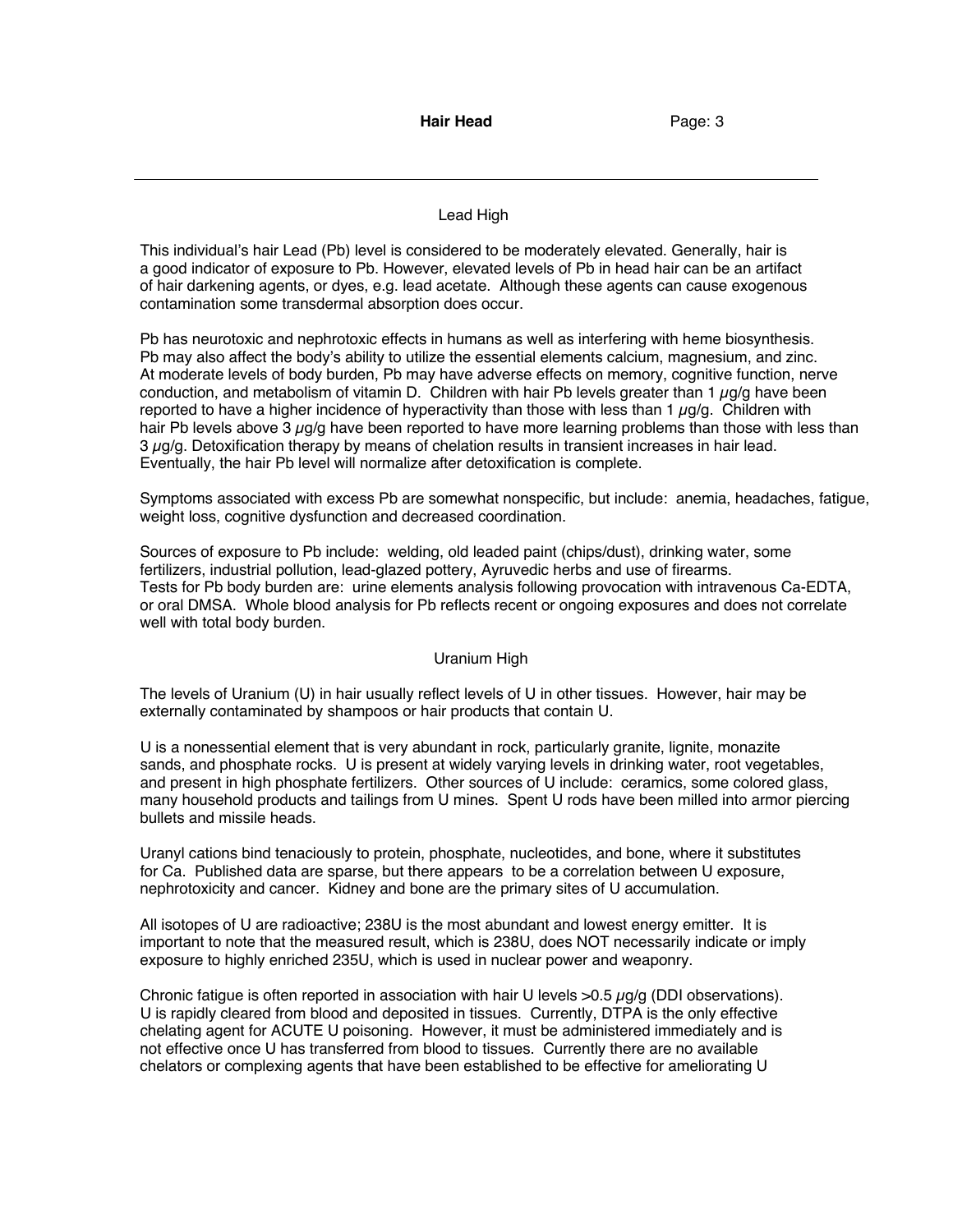Client:

retention associated with long-term, low-level exposure to U.

Urine or fecal elements analysis can be performed to confirm recent or ongoing exposure to U. Because U is such a potent nephrotoxin, one might test for urinary wasting of amino acids and low molecular weight proteins (B-2-microglobulin) in patients with markedly elevated hair U levels.

### Silver High

Hair Silver (Ag) levels have been found to reflect environmental exposure to the element. However, hair is commonly contaminated with Ag from hair treatments such as permanents, dyes, and bleaches.

Ag is not an essential element and is of relatively low toxicity. However, some Ag salts are very toxic.

Sources of Ag include seafood, metal and chemical processing industries, photographic processes, jewelry making (especially soldering), effluents from coal fired power plants and colloidal silver products.

The bacteriostatic properties of Ag have been long recognized and Ag has been used extensively for medicinal purposes; particularly in the treatment of burns. There is much controversy over the long term safety of consumption of colloidal silver. Very high intake of colloidal silver has been reported to give rise to tumors in the liver and spleen of animals (Metals in Clinical and Analytical Chemistry, eds. Seiler, Segel and Segel, 1994). However, these data may not have relevance to the effects of chronic, low level consumption by humans.

# Calcium High

Hair Calcium (Ca) levels have been correlated with nutritional intake, several disease syndromes, and metabolic disorders. However, hair Ca is sensitive to contamination by permanent solutions, dyes or bleaching. If hair has been treated, the reported Ca level is likely to be artifactually high and not indicative of Ca status or metabolism.

When external contamination is ruled out, elevated Ca is most often interpreted as a maldistribution of Ca. Rarely is elevated hair Ca indicative of excess dietary Ca. However, overzealous supplementation is possible. A high result for hair Ca is more likely to be indicative of an inappropriately low ratio of dietary Ca : phosphorus. Conditions associated with elevated hair Ca include but are not limited to: hyperparathyroidism, osteoporosis, excess dietary Ca or protein, excess vitamins A and/or D, phosphorus/magnesium/calcium imbalance (assessed by whole blood element analysis), hypoglycemia, hormonal imbalances, and metabolic disorders.

Hair analysis is not the preferred way to assess body Ca stores. Ca status should be assessed through: dietary analysis, whole blood or serum Ca level, vitamin A and D levels, blood concentrations of other electrolytes (sodium, magnesium, potassium), parathyroid hormone determinations, and bone density measurement.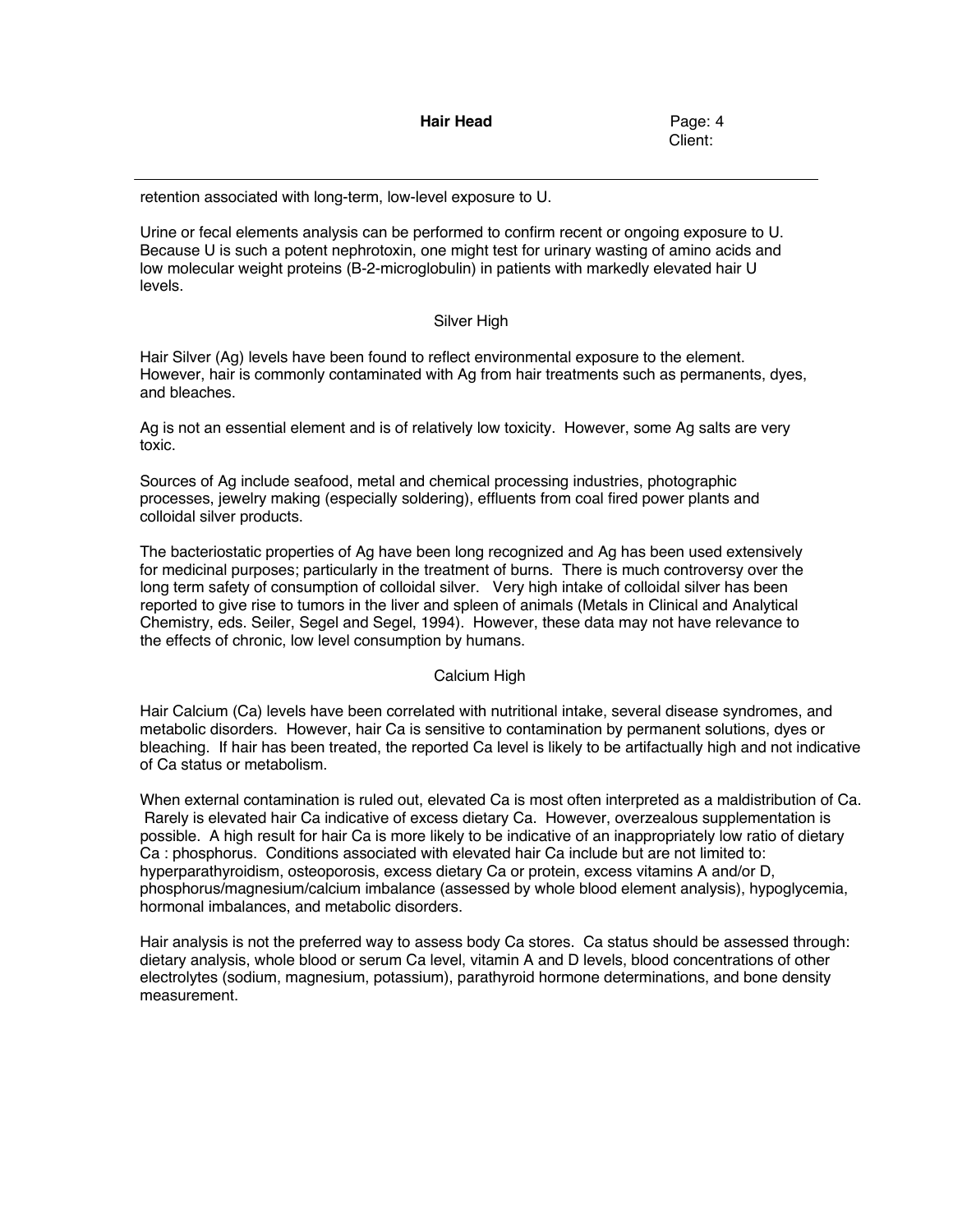# Magnesium High

Magnesium (Mg) is an essential element with both electrolyte and enzyme-activator functions. However, neither of these functions takes place in hair. Body excess of Mg is rare but may occur from excessive oral or parenteral supplementation or as a result of renal damage or insufficiency.

If one rules out external contamination of hair as a result of recent hair treatment, elevated hair Mg is more likely to indicate maldistribution of the element. Physiological Mg dysfunction may or may not be present. Maldistribution of Mg can occur as a result of chronic emotional or physical stress, toxic metal or chemical exposure, physiological imbalance of calcium and phosphorus, bone mineral depletion, and renal insufficiency with poor clearance of Mg (and other metabolites). Elevated hair Mg has been correlated with hypoglycemia and an inappropriately low ratio of dietary Ca : P.

Mg status can be difficult to assess; whole blood and packed blood red cell Mg levels are more indicative than serum/plasma levels Amino acid analysis can be helpful in showing rate-limited steps that are Mg-dependent (e.g. phosphorylations).

### Copper High

The high level of Copper (Cu) in hair may be indicative of excess Cu in the body. However, it is important first to rule out exogenous contamination sources: permanent solutions, dyes, bleaches, swimming pool/hot tub water, and washing hair in acidic water carried through Cu pipes. In the case of contamination from hair preparations, other elements (aluminum, silver, nickel, titanium) are usually also elevated.

Sources of excessive Cu include contaminated food or drinking water, excessive Cu supplementation, and occupational or environmental exposures. Insufficient intake of competitively absorbed elements such as zinc or molybdenum can lead to, or worsen Cu excess.

Medical conditions that may be associated with excess Cu include: biliary obstruction (reduced ability to excrete Cu), liver disease (hepatitis or cirrhosis), and renal dysfunction. Symptoms associated with excess Cu accumulation are muscle and joint pain, depression, irritability, tremor, hemolytic anemia, learning disabilities, and behavioral disorders.

Confirmatory tests for Cu excess are a comparison of Cu in pre vs. post provocation (D-penicillamine, DMPS) urine elements tests and a whole blood elements analysis.

### Zinc Low

A result of low hair Zinc (Zn) may be indicative of low Zn in whole blood, red blood cells, and other tissues. Hair analysis is a good screen for Zn deficiency provided that the hair sample has not been chemically treated (permanent solutions, dyes, and bleaches); such hair treatments can significantly lower the level of Zn in hair. Other laboratory tests to confirm Zn status are whole blood or packed red blood cell elements analysis.

Zn is an essential element that is required in numerous biochemical processes including protein, nucleic acid and energy metabolism. Zn is an obligatory co-factor for numerous enzymes including alcohol dehydrogenase, carbonic anhydrase, and superoxide dismutase.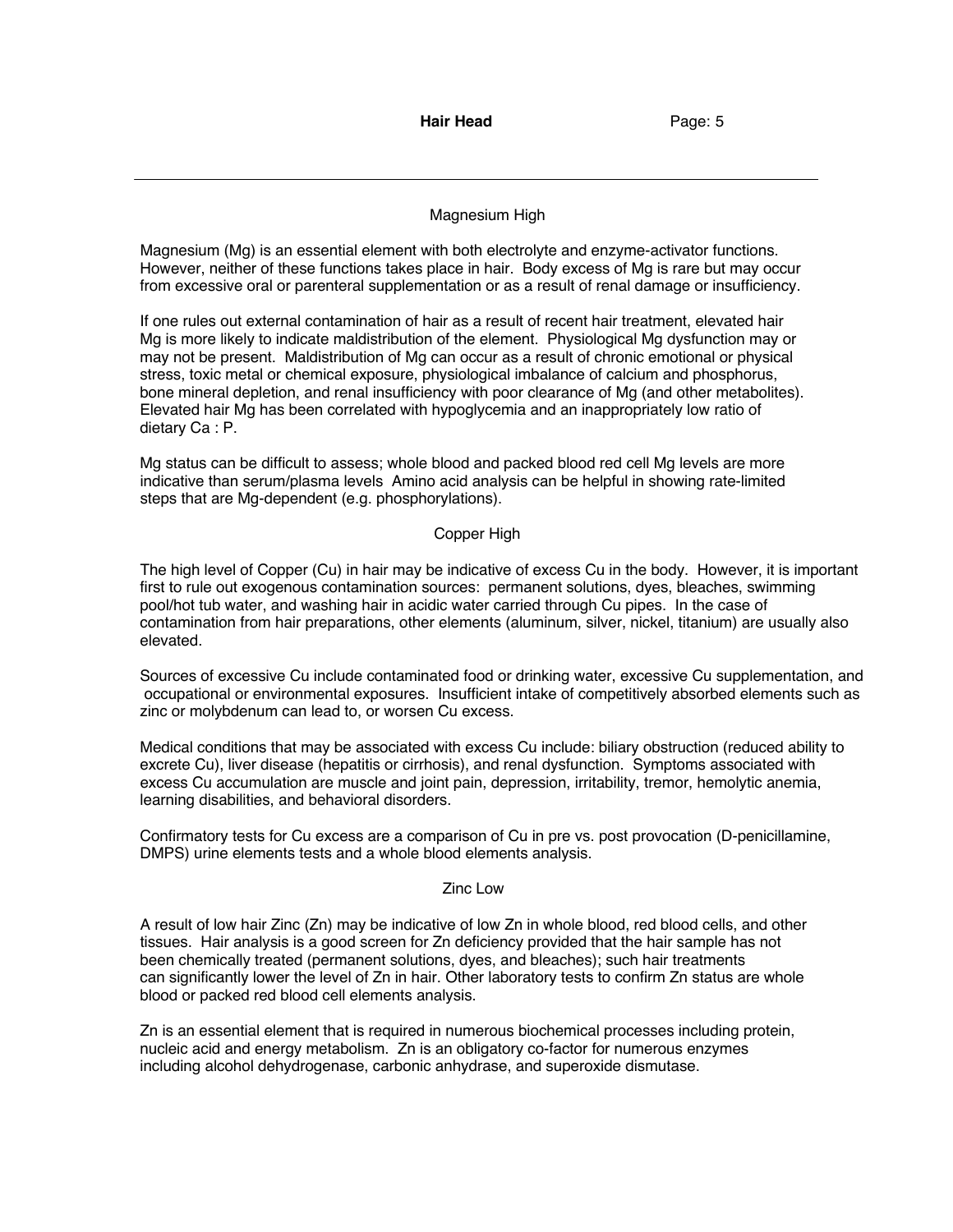Zn competes for absorption with copper and iron. Cadmium, lead and mercury are potent Zn antagonists. Zn deficiency can be caused by malabsorption, chelating agents, poor diet, excessive use of alcohol or diuretics, metabolic disorder of metallothionein metabolism, surgery, and burns. Hair levels of Zn (copper and selenium) were decreased in human subjects after switching from a mixed to a lactovegetarian diet (Am. J. Clin. Nutr.; 55:885-90,1992).

Hair Zn is commonly low in diabetics, and in association with ADD/ADHD and autism (DDI observation). Reported symptoms of Zn deficiency include: fatigue, apathy, hypochlorhydria, decreased vision and dysgeusia, anorexia, anemia, dermatitis, weak/brittle nails and hair, white spots on nails, alopecia, impaired would healing, sexual dysfunction (males), and hypogonadism.

#### Manganese High

Hair Manganese (Mn) levels generally reflect exposure to Mn, but external contamination can influence hair Mn. High hair Mn can be an artifact of contamination from: permanent solutions, dyes, bleaches, and well water (containing high Mn). These possibilities should be considered and ruled out before proceeding with therapies to alleviate excess Mn.

Mn is an essential element which is involved in the activation of many important enzymes. However, Mn excess is postulated to result in glutathionyl radical formation, reduction of the free glutathione pool, and increased exposure of adrenal catecholamines (e.g. dopamine) to free radical damage. Excess Mn causes degeneration of melanin-pitmented dopaminergic neurons which results in abnormally low levels of serotonin and dopamine in the brain. This is hypothesized to be a reason behind the neurotoxic effects attributed to Mn overload.

The brain is particularly affected by Mn excess. Symptoms or conditions consistent with excessive Mn include: disorientation, memory loss, anxiety, hypotonia, abnormal gait, emotional instability, and bipolar-like behaviors (laughing and crying), aberrant or violent behaviors, and tremor or Parkinson-like symptoms.

Causes of Mn excess include: occupational or environmental exposures, contaminated teas, MMT (gasoline additive), coal-fired power plants,contaminated drinking water, some street drugs (cocaine products), and smoking. Conditions predisposing to Mn excess are: iron or calcium deficiency, chronic infection, and impaired liver function (e.g. biliary obstruction) or disease. Mn excess is occasionally associated with alcoholism.

Confirmatory tests for Mn excess include whole blood and a comparison of urine Mn pre- and post Ca-EDTA.

#### Vanadium High

High levels of Vanadium (V) in hair may be indicative of excess absorption of the element. It is well established that excess V can have toxic effects in humans. Although it appears that V may have essential functions, over zealous supplementation is not warranted.

Excess levels of V in the body can result from chronic consumption of fish, shrimp, crabs, and oysters derived from water near offshore oil rigs (Metals in Clinical and Analytical Chemistry,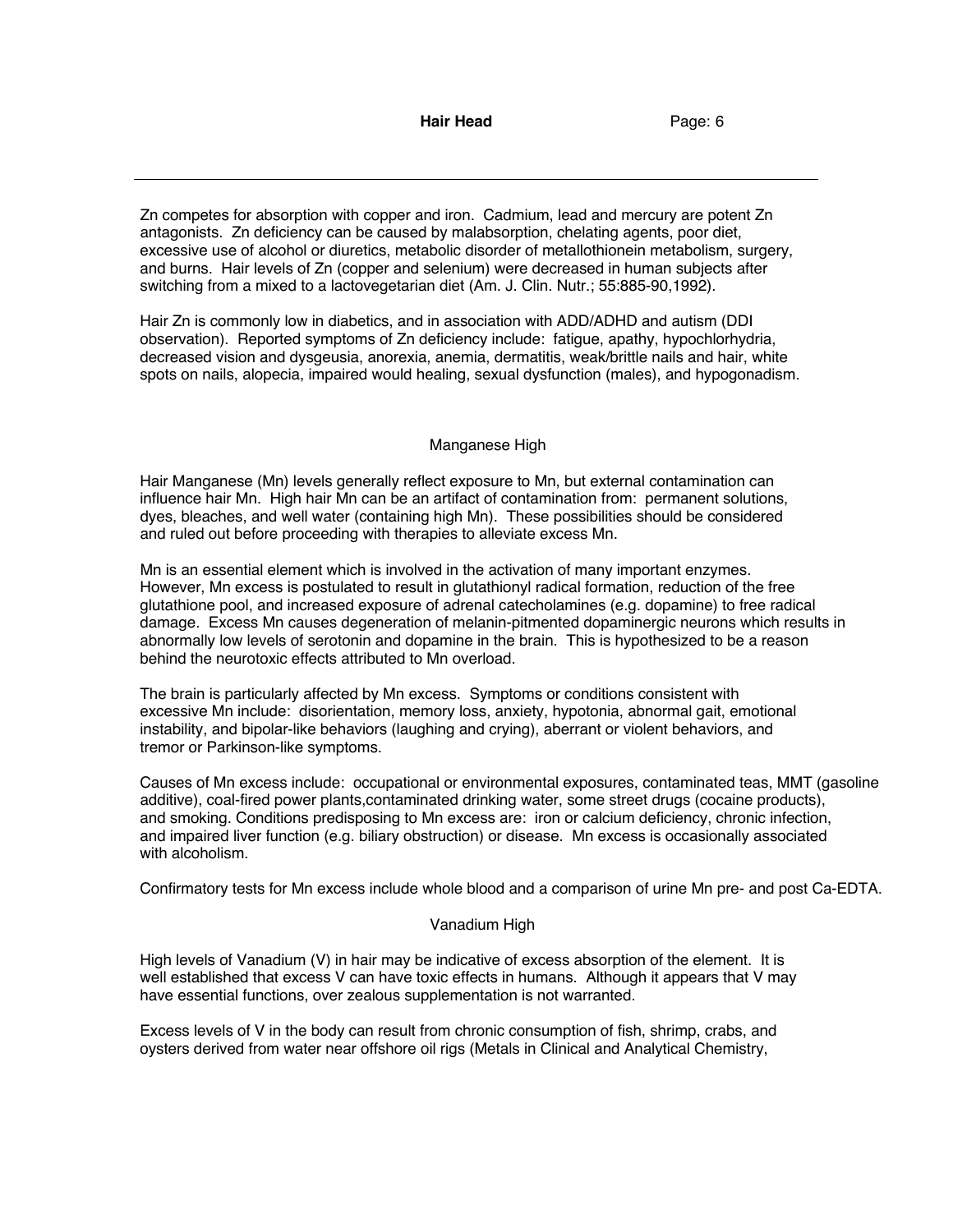1994). Industrial/environmental sources of V include: processing of mineral ores, phosphate fertilizers, combustion of oil and coal, production of steel, and chemicals used in the fixation of dyes and print.

Symptoms of V toxicity vary with chemical form and route of absorption. Inhalation of excess V may produce respiratory irritation and bronchitis. Excess ingestion of V can result in decreased appetite, depressed growth, diarrhea/gastrointestinal disturbances, nephrotoxic and hematotoxic effects. Pallor, diarrhea, and green tongue are early signs of excess V and have been reported in human subjects consuming about 20 mg V/day (Modern Nutrition in Health and Disease, 8th edition, eds. Shils, M., Olson, J., and Mosha, S., 1994).

Confirmatory tests for excess V are red blood cell elements analysis, and urine V which reflects recent intake.

#### Boron High

Boron (B) is normally found in hair but the correlations among B absorption, and tissue and hair levels of B have yet to be determined. B has a low order of toxicity, but excessive intake induces riboflavinuria. Exogenous contamination of hair with B is possible since B is present in some soaps. B is also present in some cleaners, cements, ceramics, and glass.

#### Selenium Low

Selenium (Se) is normally found in hair at very low levels, and several studies provide evidence that low hair Se is reflective of dietary intake and associated with cardiovascular disorders. Utilization of hair Se levels to assess nutritional status, however, is complicated by the fact that use of Se- or sulfur-containing shampoo markedly increases hair Se (externally) and can give a false high value.

Se is an extremely important essential element due to its antioxidative function as an obligatory component of the enzyme glutathione peroxidase. Se is also protective in its capacity to bind and "inactivate" mercury, and Se is an essential cofactor in the deiodination of T-4 to active T-3 (thyroid hormone). Some conditions of functional hypothyroidism therefore may be due to Se deficiency (Nature; 349:438-440, 1991); this is of particular concern with mercury exposure. Studies have also indicated significant inverse correlations between Se and heart disease, cancer, and asthma.

Selenium deficiency is common and can result from low dietary intake of Se or vitamin E, and exposure to toxic metals, pesticides/herbicides and chemical solvents.

Symptoms of Se deficiency are similar to that of vitamin E deficiency and include muscle aches, increased inflammatory response, loss of body weight, alopecia, listlessness, skeletal and muscular degeneration, growth stunting, and depressed immune function.

Confirmatory tests for Se deficiency are Se content of packed red blood cells, and activity of glutathione peroxidase in red blood cells.